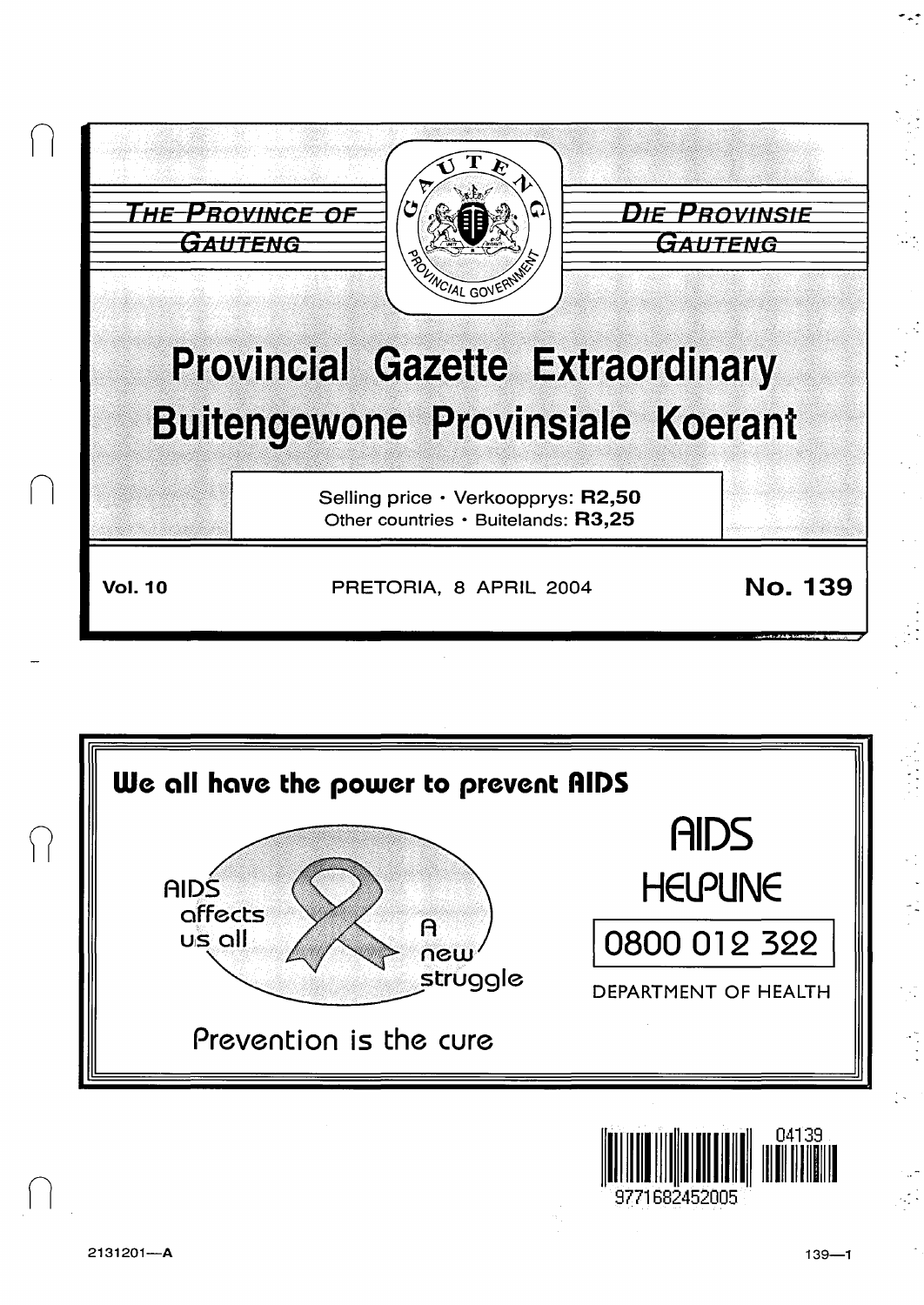$\ddot{\cdot}$ 

 $\mathbb{R}^3_+$ 

 $\begin{bmatrix} \frac{1}{2} & 0 \\ 0 & 0 \end{bmatrix}$ 

 $\frac{1}{2}$ 

 $\bar{\beta}$  $\frac{1}{2}$  $\frac{1}{2}$ 

 $\frac{1}{2}$  .

 $\begin{bmatrix} 1 \\ 1 \end{bmatrix}$ 

i. ÷,

 $\ddot{\phantom{a}}$ 

 $\gamma_{\rm g}$  $\frac{1}{2} \sum_{i=1}^n \frac{1}{2}$ 

# **CONTENTS • INHOUD**

| No. |                                                                                                                               | Page<br>No. | Gazette<br>No. |
|-----|-------------------------------------------------------------------------------------------------------------------------------|-------------|----------------|
|     | <b>LOCAL AUTHORITY NOTICES</b>                                                                                                |             |                |
| 624 | Town-planning and Townships Ordinance (15/1986): City of Tshwane Metropolitan Municipality: Pretoria Amendment<br>Scheme 9474 |             | 139            |
|     |                                                                                                                               |             | 139            |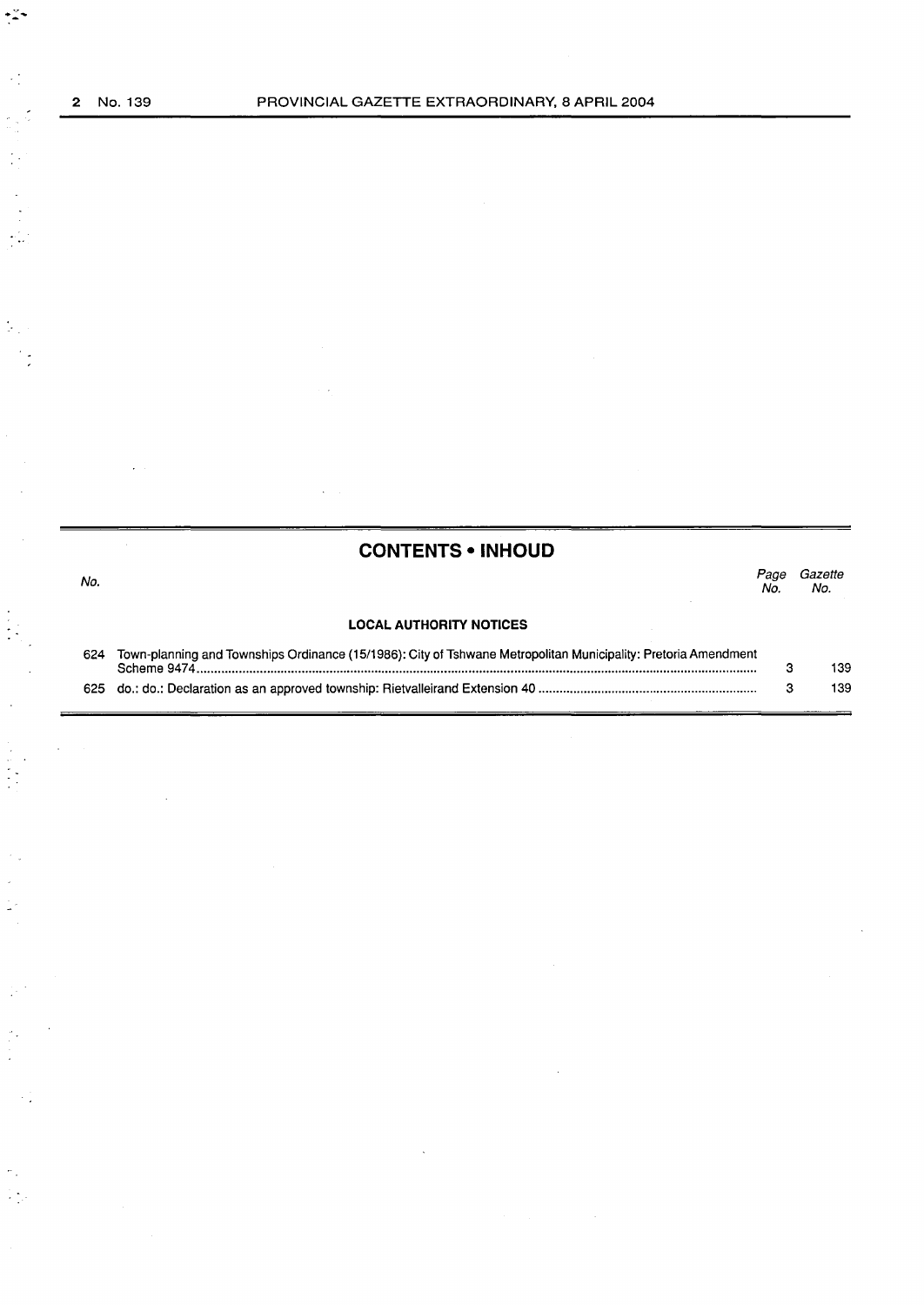#### No. 139 3

# LOCAL AUTHORITY NOTICES

# LOCAL AUTHORITY NOTICE 624

# CITY OF TSHWANE METROPOLITAN MUNICIPALITY

# PRETORIA AMENDMENT SCHEME 9474

It is hereby notified in terms of the provisions of section 125 (1) of the Town-planning and Townships Ordinance, 1986 (Ordinance 15 of 1986), that the City of Tshwane Metropolitan Municipality has approved an amendment scheme with regard to the land in the township of Rietvalleirand Extension 40, being an amendment of the Pretoria Town-planning Scheme, 1974.

Map 3 and the scheme clauses of this amendment scheme are filed with the Acting General Manager: Legal Services, and are open to inspection during normal office hours.

This amendment is known as Pretoria Amendment Scheme 9474.

(K13/2/Rietvalleirand x40 (9474)) April 2004

Acting General Manager: Legal Services (Notice No 392/2004)

# PLAASLIKE BESTUURSKENNISGEWING 624

# STAD TSHWANE METROPOLITAANSE MUNISIPALITEIT

## PRETORIA WYSIGINGSKEMA 9474

Hierby word ingevolge die bepalings van artikel 125 (1) van die Ordonnansie op Dorpsbeplanning en Dorpe, 1986 (Ordonnansie 15 van 1986), bekend gemaak dat die Stad Tshwane Metropolitaanse Munisipaliteit 'n wysigingskema met betrekking tot die grond in die dorp Rietvalleirand Uitbreiding 40, synde 'n wysiging van die Pretoria-dorpsbeplanningskema, 1974, goedgekeur het.

Kaart 3 en die skemaklousules van hierdie wysigingskema word deur die Waarnemende Hoofbestuurder: Regsdienste, in bewaring gehou en le gedurende gewone kantoorure ter insae.

Hierdie wysiging staan bekend as Pretoria-wysigingskema 9474.

÷.

÷

(K13/2/Rietvalleirand x40 (9474)) \_April2004

Waarnemende Hoofbestuurder: Regsdienste (Kennisgewing No 392/2004)

# LOCAL AUTHORITY NOTICE 625

#### CITY OF TSHWANE METROPOLITAN MUNICIPALITY

#### DECLARATION OF RIETVALLEIRAND EXTENSION 40 AS APPROVED TOWNSHIP

In terms of section 103 of the Town-planning and Townships Ordinance, 1986 (Ordinance No. 15 of 1986), the City of Tshwane Metropolitan Municipality hereby declares the Township of Rietvalleirand Extension 40 to be an approved township, subject to the conditions as set out in the Schedule hereto.

(K13/2/Rietvalleirand x40)

# SCHEDULE

CONDITIONS UNDER WHICH THE APPLICATION MADE BY TOPBOU KONSTRUKSIE (EIEN-DOMS) BEPERK NO 1991/001388/07 IN TERMS OF THE PROVISIONS OF PART C OF THE TOWN-PLANNING AND TOWNSHIPS ORDINANCE, 1986 (ORDINANCE NO 15 OF 1986), FOR PERMISSION TO ESTABLISH A TOWNSHIP ON PORTION 37 OF THE FARM WATERKLOOF 360JR, PROVINCE OF GAUTENG, HAS BEEN GRANTED.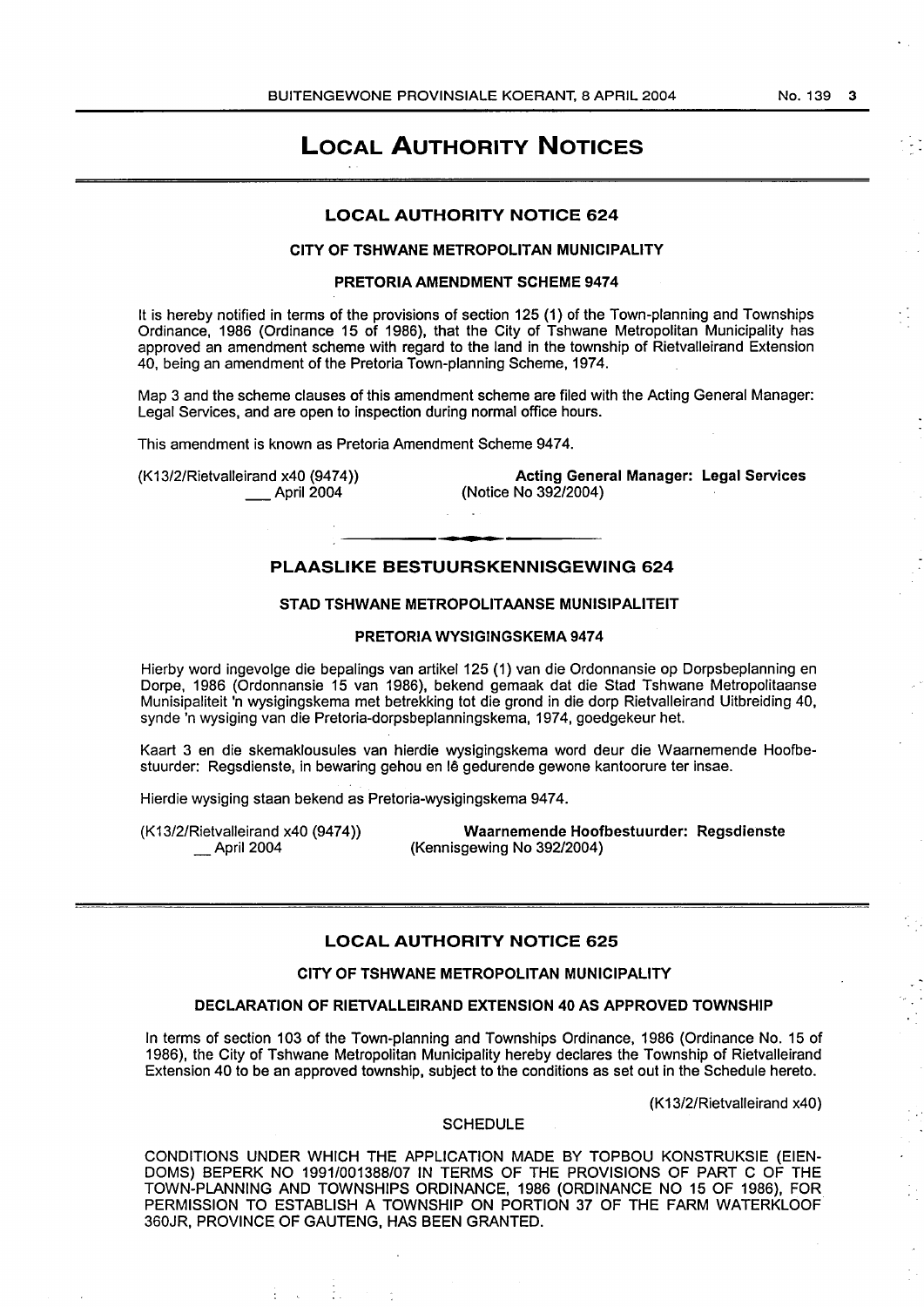# 1. CONDITIONS OF ESTABLISHMENT

#### 1.1 NAME

The name of the township shall be Rietvalleirand Extension 40.

#### 1.2 DESIGN

The township shall consist of erven, parks and streets as indicated on General Plan SG No 10559/2003.

#### 1.3 DISPOSAL OF EXISTING CONDITIONS OF TITLE

All erven shall be made subject to existing conditions and servitudes, if any, including the reservation of the rights to minerals.

#### 1.4 ENDOWMENT

Payable to the City of Tshwane Metropolitan Municipality.

The township owner shall pay the City of Tshwane Metropolitan Municipality as endowment a total amount of R250 000,00 which amount shall be used by the City of Tshwane Metropolitan Municipality for the acquisition of land for park and/or public open space purposes.

The said endowment amount shall be payable in accordance with the provisions of section 81 of the Town-planning and Townships Ordinance, 1986 (Ordinance 15 of 1986).

# 1.5 ACCESS

No ingress from Provincial Road P122-1 to the township and no egress to Provincial Road P122-1 from the township shall be allowed.

# 1.6 RECEIVING AND DISPOSAL OF STORMWATER

The township owner shall arrange the stormwater drainage of the township in such a way as to fit in with that of Road P122-1 and he shall receive and dispose of the stormwater running off or being diverted from the road.

# 1.7 REMOVAL OR REPLACEMENT OF MUNICIPAL SERVICES

Should it become necessary to move or replace any existing municipal services as a result of the establishment of the township, the cost thereof shall be borne by the township owner.

#### 1.8 DEMOLITION OF BUILDINGS AND STRUCTURES

When required by the City of Tshwane Metropolitan Municipality to do so, the township owner shall at his own expense cause to be demolished to the satisfaction of the City of Tshwane Metropolitan Municipality all existing buildings and structures situated within building line reserves and side spaces or over common boundaries, or dilapidated structures.

# 1.9 REMOVAL OF LITTER

The township owner shall at his own expense have all litter within the township area removed to the satisfaction of the City of Tshwane Metropolitan Municipality, when required to do so by the City of Tshwane Metropolitan Municipality.

#### 1.10 REMOVAL AND/OR REPLACEMENT OF ESKOM POWER LINES

Should it become necessary to remove and/or replace any existing power lines of Eskom as a result of the establishment of the township, the cost thereof shall be borne by the township owner.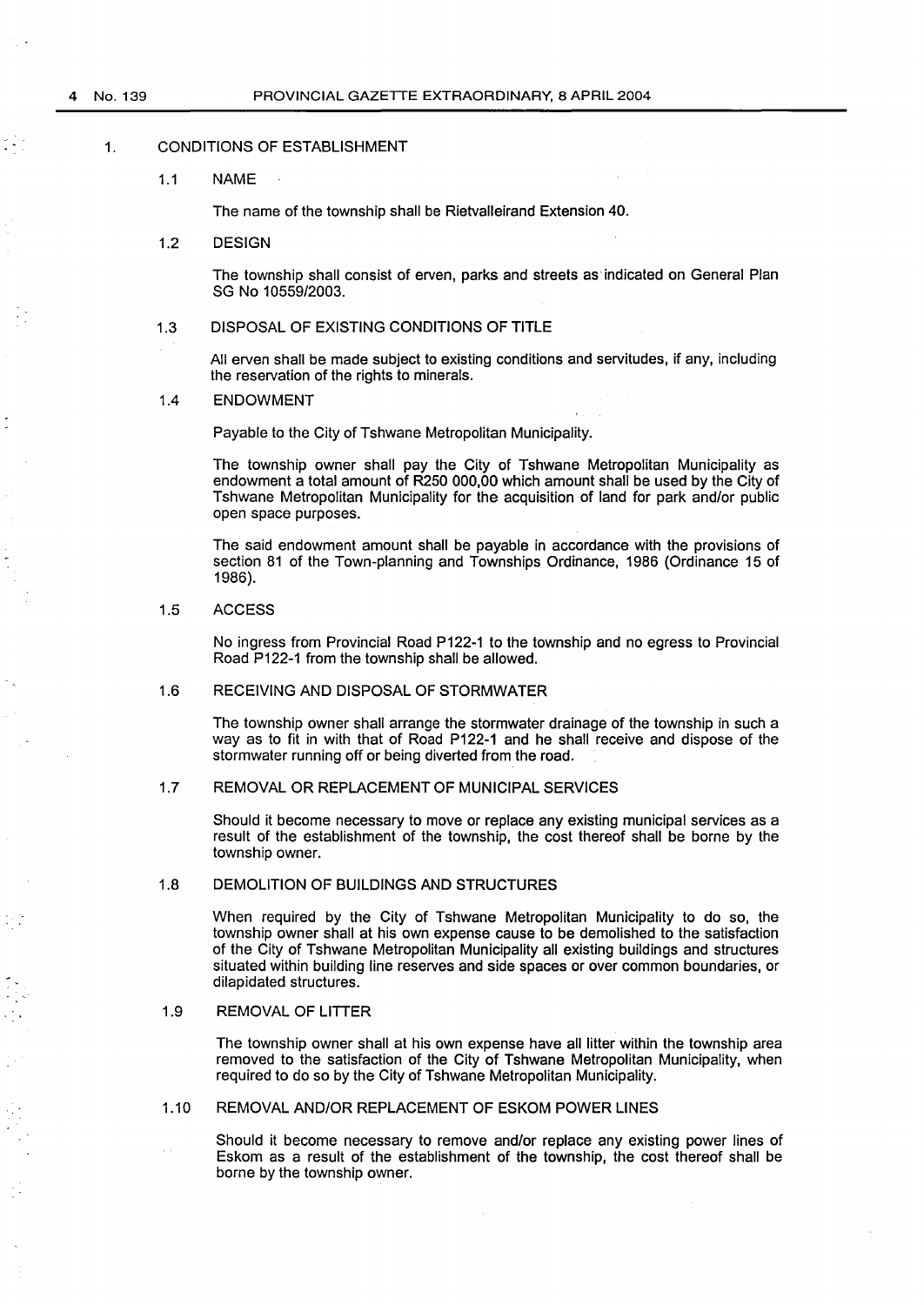# 1.11 REMOVAL AND/OR REPLACEMENT OF TELKOM SERVICES

Should it become necessary to remove and/or replace any existing Telkom services as a result of the establishment of the township, the cost thereof shall be borne by the township owner.

# 1.12 COMPLIANCE TO CONDITIONS IMPOSED BY GDACEL

The township owner shall at his own expense comply with all the conditions imposed, by which the Gauteng Department of Agricultural, Conservation, Environment and Land Affairs has granted the applicant exemption from compliance with regulations No 1182 and 1183 promulgated in terms of section 21, 22 and 26 of the Environmental Conservation Act, for the development of this township.

#### 2. CONDITIONS OF TITLE

2.1 The erven mentioned below shall be subject to the conditions as indicated, laid down by the City of Tshwane Metropolitan Municipality in terms of the provisions of the Town-planning and Townships Ordinance, 1986 (Ordinance 15 of 1986):

# 2.1.1 ALL ERVEN

- 2.1.1.1 The erf shall be subject to a servitude, 2 metre wide, for municipal services (water, sewerage, electricity and stormwater) (hereinafter referred to as "the services"), in favour of the local authority, along any two boundaries, excepting a street boundary and, in the case of a panhandle erf, an additional servitude for municipal purposes, 2 metre wide, over the entrance portion of the erf, if and when required by the local authority: Provided that the local authority may waive any such servitude.
- 2.1.1.2 No buildings or other structures may be erected within the aforesaid servitude area and no trees with large roots may be planted within the area of such servitude or within a distance of 2 metre from it.
- 2.1.1.3 The City of Tshwane Metropolitan Municipality shall be entitled to temporarily deposit on the land adjoining the aforesaid servitude, any material it excavates during the laying, maintenance or removal of such services and other works which in its discretion it regards necessary, and furthermore the City of Tshwane Metropolitan Municipality shall be entitled to reasonable access to the said property for the aforesaid purpose, subject to the provision that the City of Tshwane Metropolitan Municipality shall make good any damage caused during the laying, maintenance or removal of such services and other works.

# 2.1.2 ERF 523

مراقط ويتهابونها

- 2.1.2.1 The erf shall be subject to a servitude for municipal services (sewerage) 2 metre wide, along the northern boundary of the erf, in favour of the City of Tshwane Metropolitan Municipality, as indicated on the general plan.
- 2.1.2.2 The erf shall be subject to a servitude for municipal services (stormwater) 3 metre wide, along the northern and western boundaries of the erf, in favour of the City of Tshwane Metropolitan Municipality, as indicated on the general plan.
- 2.1.2.3 The erf shall be subject to a servitude for municipal services (electricity) 3.1 m x 3.1m wide, in favour of the City of Tshwane Metropolitan Municipality, as indicated on the general plan.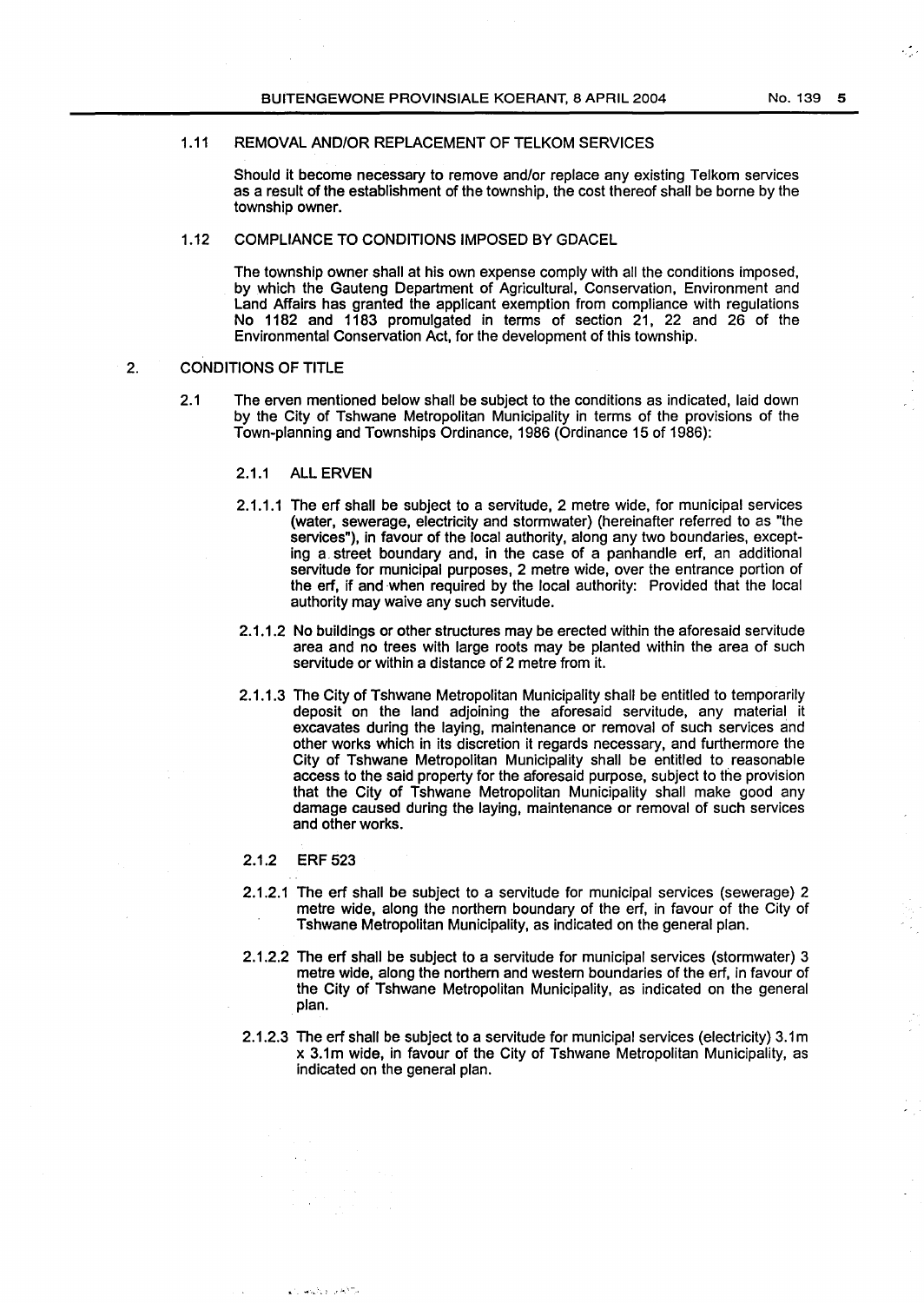- 2.1.2.4 No buildings or other structures may be erected within the aforesaid servitude area and no trees with large roots may be planted within the area of such servitude or within a distance of 2 metre there from.
- 2.1.2.5 The City of Tshwane Metropolitan Municipality shall be entitled to temporarily deposit on the land adjoining the aforesaid servitude, any material it excavates during the laying, maintenance or removal of such services and other works which in its discretion it regards essential, and furthermore the City of Tshwane Metropolitan Municipality shall be entitled to reasonable access to the said property for the aforesaid purpose, subject to the provisions that the City of Tshwane Metropolitan Municipality shall make good any damage caused during the laying, maintenance or removal of such main sewer pipelines and other works.

# PLAASLIKE BESTUURSKENNISGEWING 625

#### STAD TSHWANE METROPOLITAANSE MUNISIPALITEIT

# VERKLARING VAN RIETVALLEIRAND UITBREIDING 40 TOT GOEDGEKEURDE DORP

lngevolge artikel 103 van die Ordonnansie op Dorpsbeplanning en Dorpe, 1986 {Ordonnansie No 15 van 1986), verklaar die Stad Tshwane Metropolitaanse Munisipaliteit hierby die dorp Rietvalleirand Uitbreiding 40 tot 'n goedgekeurde dorp, onderworpe aan die voorwaardes uiteengesit in die bygaande Bylae.

{K13/2/Rietvalleirand x40)

#### BYLAE

STAAT VAN VOORWAARDES WAAROP DIE AANSOEK GEDOEN DEUR TOPBOU KONSTRUK-SIE {EIENDOMS) BEPERK NO 1991/001388/07 INGEVOLGE DIE BEPALINGS VAN DEEL C VAN DIE ORDONNANSIE OP DORPSBEPLANNING EN DORPE, 1986 {ORDONNANSIE NO 15 VAN 1986), OM TOESTEMMING OM 'N DORP OP GEDEELTE 37 VAN DIE PLAAS WATERKLOOF 360JR, GAUTENG, TE STIG, TOEGESTAAN IS.

1. STIGTINGSVOORWAARDES

#### 1.1 NAAM

Die naam van die dorp is Rietvalleirand Uitbreiding 40.

1.2 ONTWERP

Die dorp bestaan uit erwe, parke en strate soos aangedui op Algemene Plan LG No. 10559/2003.

1.3 BESKIKKING OOR BESTAANDE TITELVOORWAARDES

Aile erwe moet onderworpe gemaak word aan bestaande voorwaardes en serwitute, as daar is, met inbegrip van die voorbehoud van die regte op minerale.

#### 1.4 BEGIFTIGING

Betaalbaar aan die Stad Tshwane Metropolitaanse Munisipaliteit.

Die dorpseienaar moet aan die Stad Tshwane Metropolitaanse Munisipaliteit, as begiftiging, 'n totale bedrag van R250 000,00 betaal, welke bedrag deur die Stad Tshwane Metropolitaanse Munisipaliteit aangewend moet word vir die verkryging van grond vir park- en/of openbare-oopruimtedoeleindes.

Die genoemde begiftigingsbedrag is betaalbaar kragtens die bepalings van artikel 81 van die Ordonnansie op Dorpsbeplanning en Dorpe, 1986 {Ordonnansie 15 van 1986).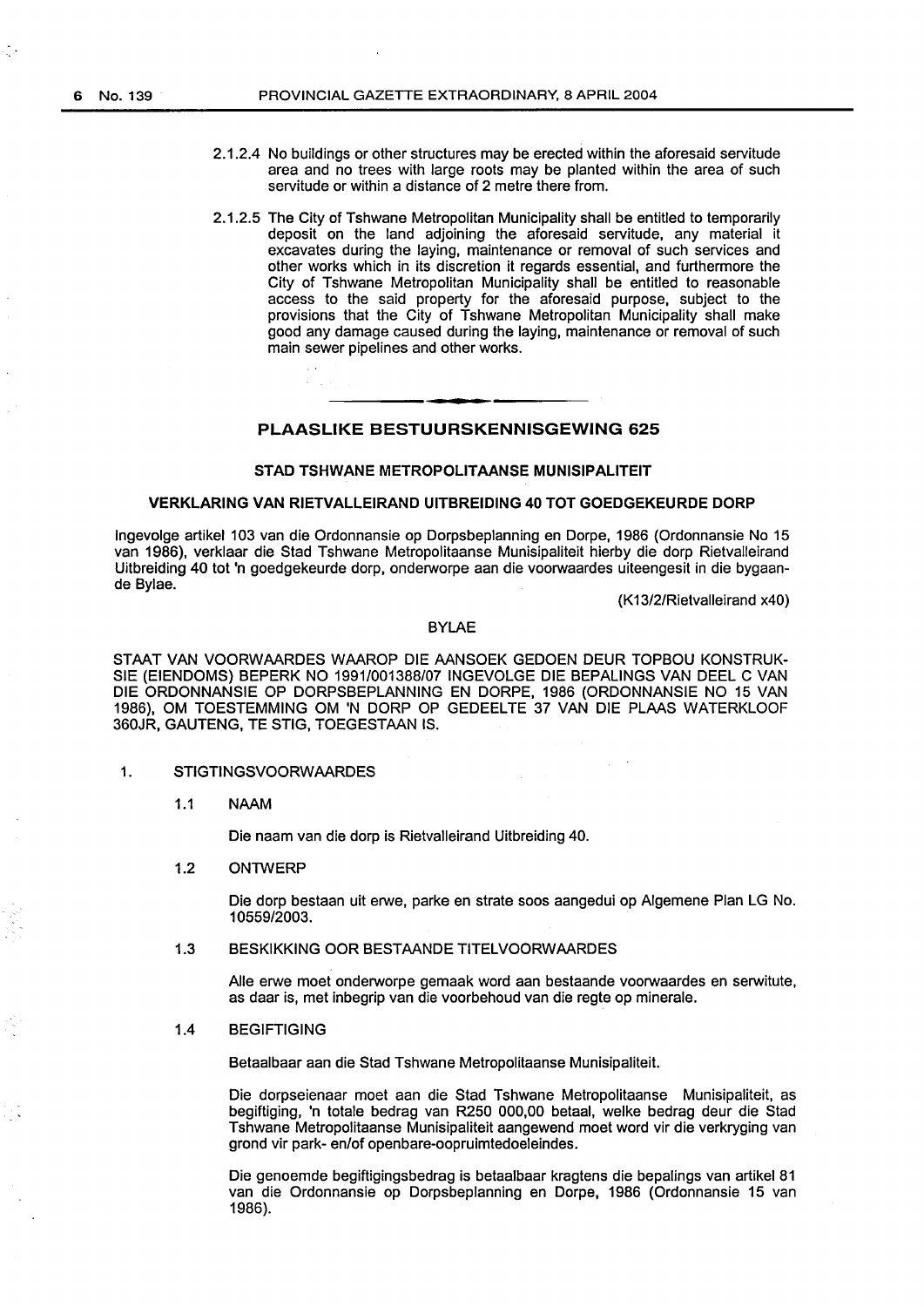#### 1.5 TOEGANG

Geen ingang van Provinsiale Pad P122-1 tot die dorp en geen uitgang tot Provinsiale Pad P122-1 uit die dorp word toegelaat nie.

# 1.6 ONTVANGS VAN EN WEGDOEN MET STORMWATER

Die dorpseienaar moet die stormwaterdreinering van die dorp so reel dat dit inpas by die van die Pad P122-1 en hy moet die stormwater wat van die pad afloop of afgelei word, ontvang en daarmee wegdoen.

#### 1.7 VERSKUIWING EN/OFVERWYDERING VAN MUNISIPALE DIENSTE

lndien dit as gevolg van die stigting van die dorp nodig word om enige bestaande munisipale dienste te verskuif of te vervang, moet die koste daarvan deur die dorpseienaar gedra word.

#### 1.8 SLOPING VAN GEBOUE EN STRUKTURE

Die dorpseienaar moet op eie koste aile bestaande geboue en strukture wat binne boulynreserwes en kantruimtes of oor gemeenskaplike grense gelê is, of bouvallige strukture laat sloop tot tevredenheid van die Stad Tshwane Metropolitaanse Munisipaliteit wanneer die Stad Tshwane Metropolitaanse Munisipaliteit dit vereis.

# 1.9 VERWYDERING VAN ROMMEL

Die dorpseienaar moet op eie koste aile rommel binne die dorpsgebied laat verwyder tot tevredenheid van die Stad Tshwane Metropolitaanse Munisipaliteit wanneer die Stad Tshwane Metropolitaanse Munisipaliteit dit vereis.

# 1.10 VERSKUIWING EN/OF VERWYDERING VAN ESKOM KRAGLYNE

lndien dit as gevolg van die stigting van die dorp nodig word om enige bestaande kraglyne van Eskom te verskuif, moet die koste daarvan deur die dorpseienaar gedra word.

# 1.11 VERSKUIWING EN/OF VERWYDERING VAN TELKOM DIENSTE

lndien dit as gevolg van die stigting van die dorp nodig word om enige bestaande dienste van TELKOM te verskuif en/of te verwyder, moet die koste daarvan deur die dorpseienaar gedra word.

1.12 VOLDOENING AAN VOORWAARDES OPGELe DEUR DIE GAUTENGSE DEPARTEMENT VAN LANDBOU, BEWARING, OMGEWING EN GRONDSAKE {DLBOG)

Die dorpseienaar sal op sy eie koste voldoen aan al die voorwaardes wat opgele is deur (DLBOG) met die aansoek om vrystelling om aan die bepalings van Regulasie 1182 en 1183 gepromulgeer ingevolge artikel 21, 22 en 26 van die Wet op Omgewingsbewaring, 1989 {Wet No 73 van 1989} vir die ontwikkeling van die dorpsgebied.

# 2. TITELVOORWAARDES

2.1 Die erwe hieronder genoem, is onderworpe aan die voorwaardes soos aangedui, opgele deur die Stad Tshwane Metropolitaanse Munisipaliteit ingevolge die bepalings van die Ordonnansie op Dorpsbeplanning en Dorpe, 1986 (Ordonnansie 15 van 1986):

 $\sim$ 

 $\bar{\beta}$